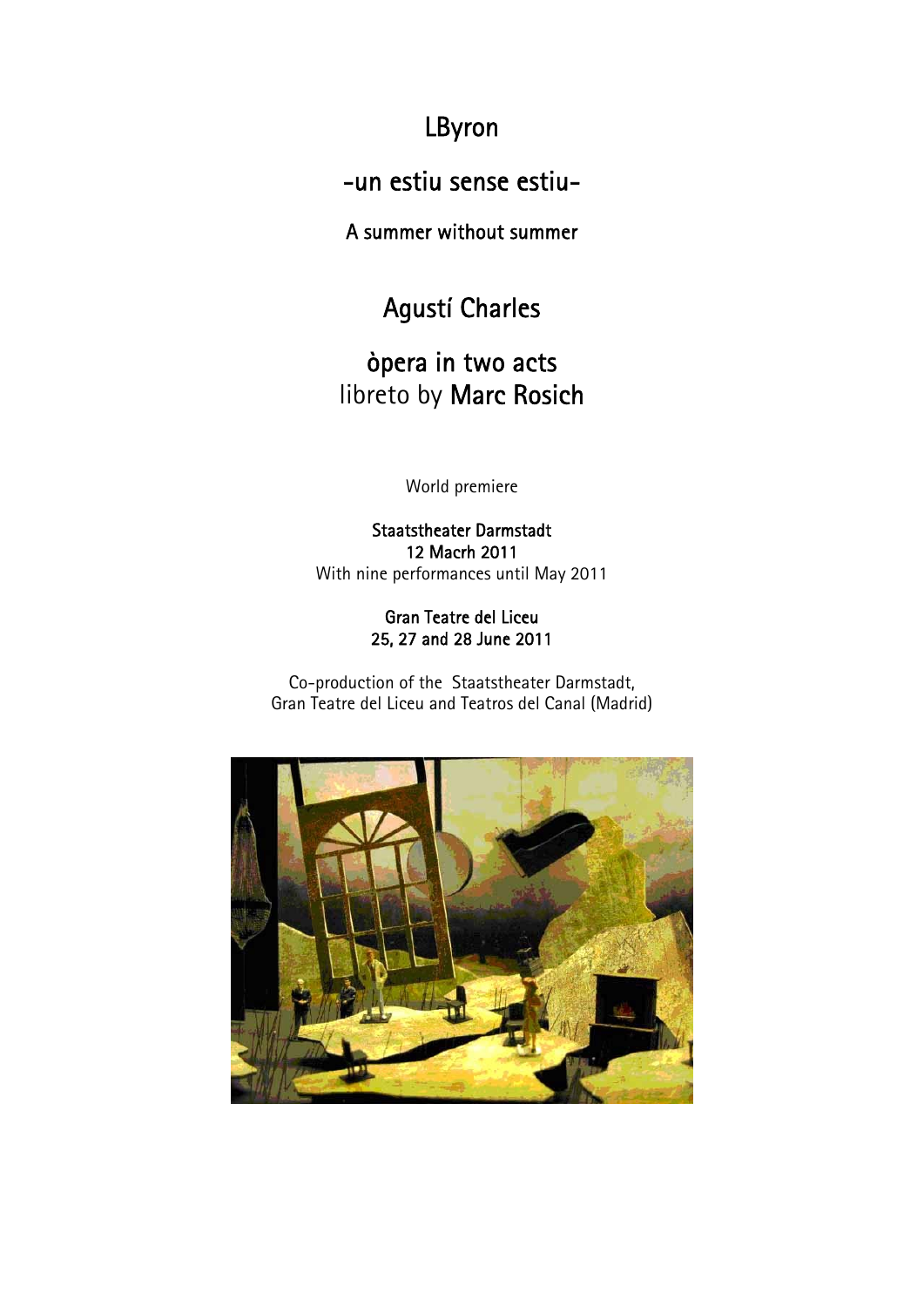### Index: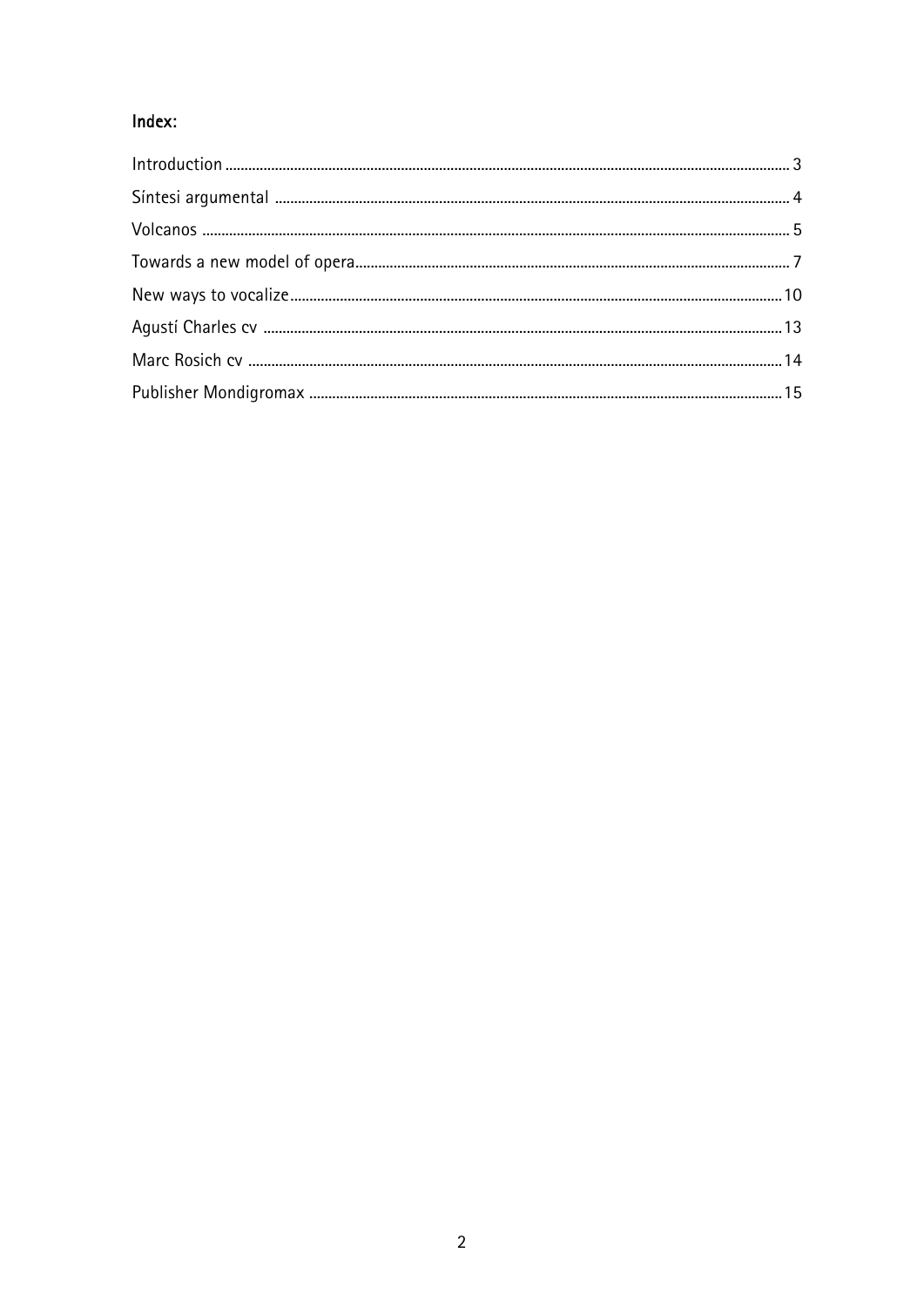## LByron – Lord Byron

#### A Summer without Summer

Agustí Charles

Opera in two acts

#### Libetto by Marc Rosich

LByron, un estiu sense estiu, opera of the Catalan composer, Agusti Charles, and the dramaturge, Marc Rosich, is the result of a commission by the Darmstadt Staatstheater, programmed for their 2010/2011 season. In this same theatre La Cuzzoni, esperpent d'una *veu*, a chamber opera about an 18<sup>th</sup> Century prima donna, a commission of the Barcelona Pocket Opera Festival, was premiered in 2007 with great success. Charles, who trained in Barcelona, continued his studies in Europe and America. He has a brilliant record as a composer receiving many important prizes (amongst which is that of the Asociación de Orquestras Sinfónicas Españolas (AEOS) for Seven Looks, which was performed throughout Spain between 2004 and 2008) and also as a musicologist. He is a professor at the Aragon Conservatorio Superior de Música and at ESMUC, the Escola Superior de Música de Catalunya. His music has been performed the world over.

The libretto of Marc Rosich sets the action of the opera in Europe after the defeat of Napoleon at Waterloo. At the same time as this event, the volcano Tambora became active in the Pacific Ocean and from it a toxic cloud of ash erupted which crossed the entire planet upsetting the natural seasonal order. The cloud reached Geneva in the summer of 1816 bringing with it alarming storms, and so trapping a curious group of exiles in their summer villas,, the group including Lord Byron, Percy Bysshe Shelley, his lover Mary, her step-sister Claire Clairmont, and Doctor Polidori. The fruit of this encounter in the middle of the "summer without summer" was two of the most important texts of Gothic literature, Frankenstein and The Vampire.

The orchestra, chorus and soloists create an enveloping sound space which places the public in the middle of the opera, from the staging, which also functions as a powerful instrument to the percussion, placed in the theatre itself, along with a subtle amplification which makes it possible to enter the subconscious of the protagonists and read their obsessions. In short, this is a dramatic experience that allows us to get under the very skin of the protagonists.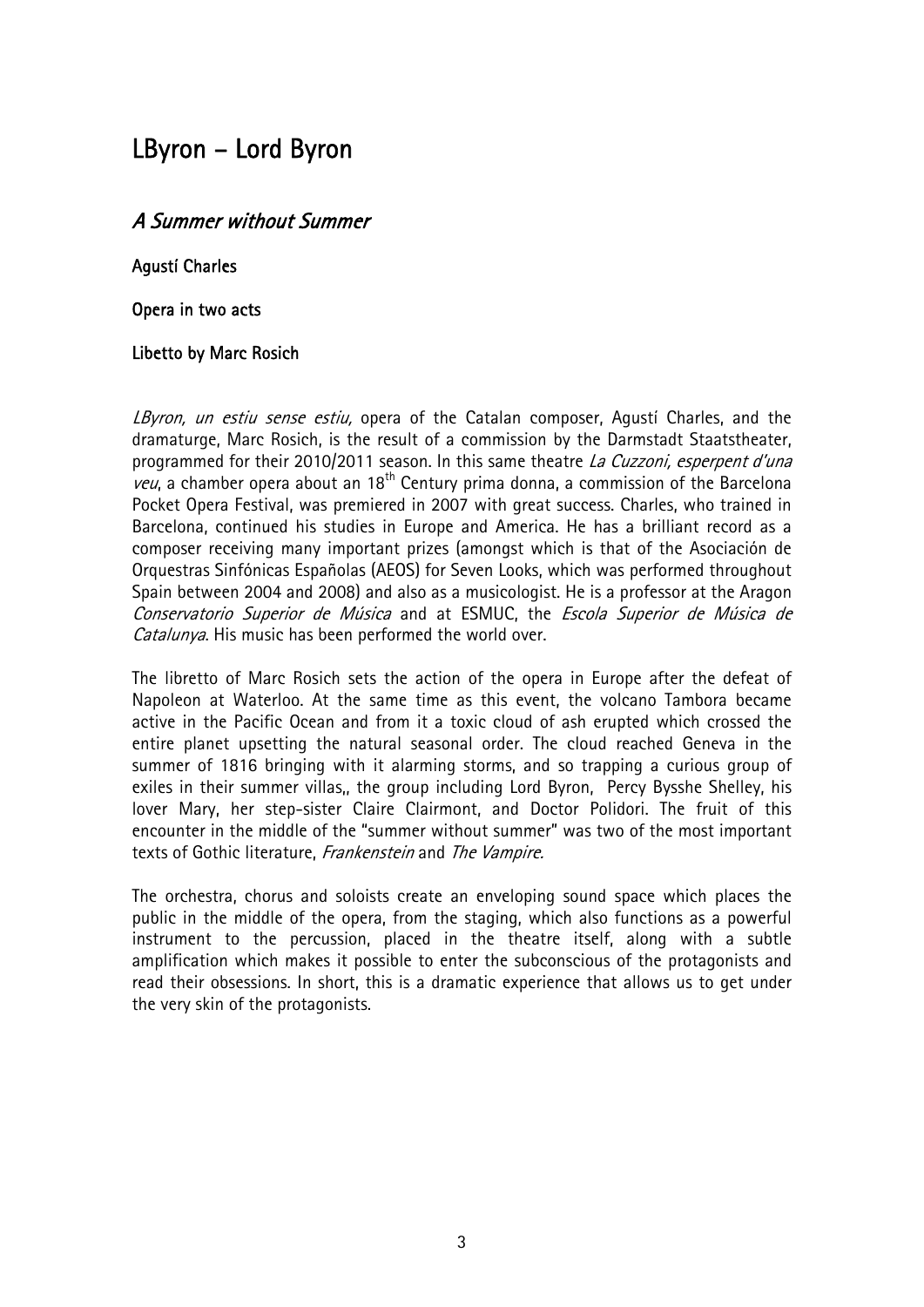#### Summary and libretto

The impoverished Lord Byron, fleeing from his legal disputes with his wife, had come to Villa Diodati on Lake Geneva in search of fresh air and inspiration. There he found himself in the irksome company of his new physician, Doctor Polidori, a pusillanimous young man with literary pretensions who was mesmerized by him. The visionary poet Percy B. Shelley and his discreet mistress and future wife, Mary, were also staying on the lake shore. With them was Claire Clairmont, Mary's frivolous step-sister, who was studying singing and had suggested the trip to Geneva because she was secretly pregnant by Byron. The fervent Byron and the idealistic Shelley had read each other's works and had long wished to meet. Their instant empathy aroused the repressed anger of Polidori, who felt humiliated and marginalized. And meanwhile Byron's devastating charisma swept all before it.

The group entertained themselves by reading ghost stories by the fireside till well into the night. To wile away the long hours of boredom, Lord Byron suggested a literary contest in which each of them was to write a tale of terror inspired by the gloomy atmosphere. The contest produced two of the prime works of Gothic fiction. Mary wrote the opening pages of her *Frankenstein* in a secret gesture of revenge over Shelley's absences and fits of mystic exaltation, while Polidori wrote a story entitled *The Vampyre*, a parody of an unfinished tale by Byron. His tale sparked a whole series of works about refined, seductive vampires, which was to culminate in Stoker's *Dracula*. Paradoxically, when *The Vampyre* was published, it was attributed to Byron.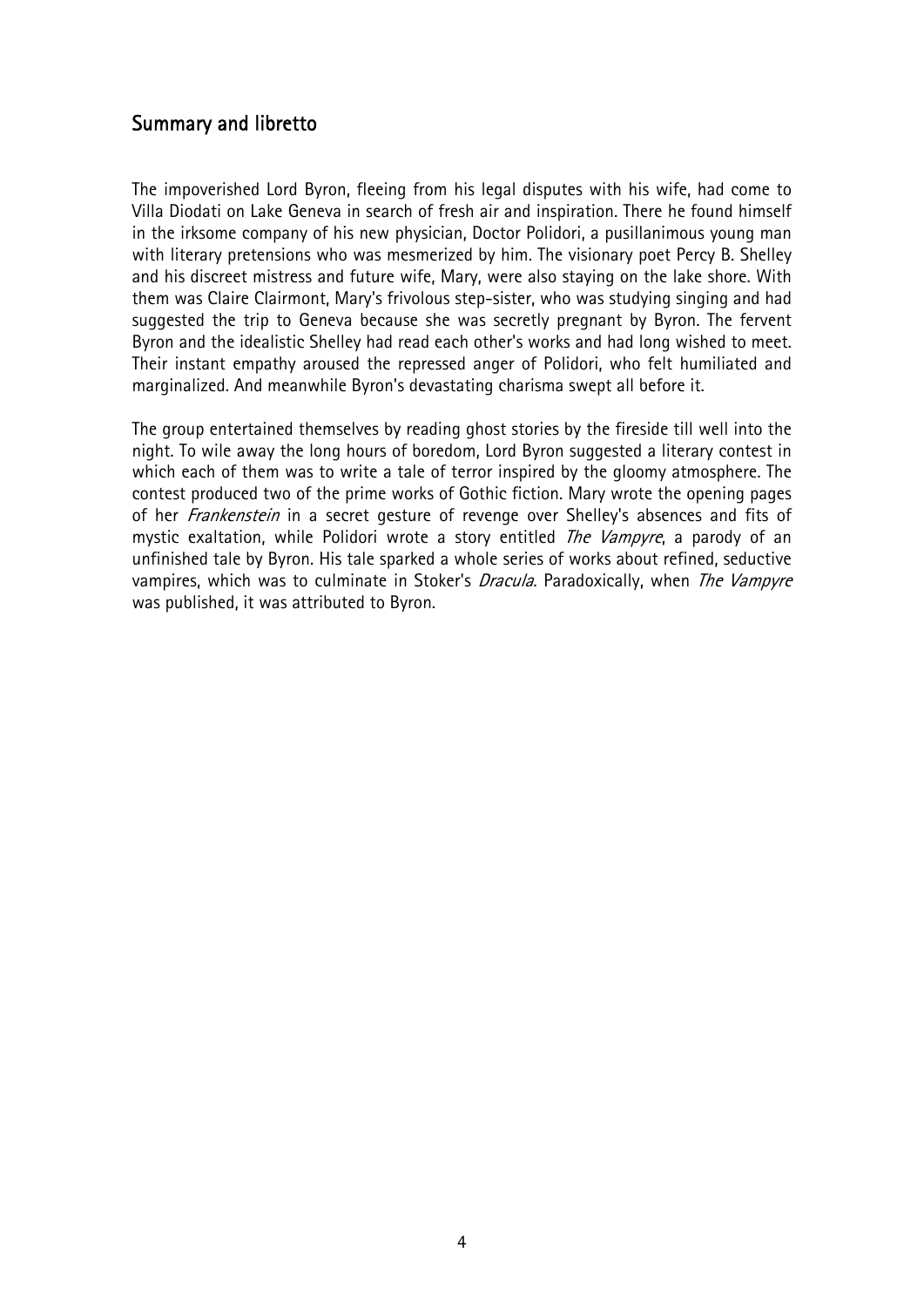#### Volcanos

world.

Writing these words I find myself in Copenhagen. It is the middle of April and a few days ago the Eyjafjälla volcano in Iceland has started to erupt. And despite its unpronounceable name the volcano is the main topic of conversation in the city. The cloud of ash blown out from one of its vents is spreading over the north of Europe and the streets of Copenhagen are full of tourists caught by surprise and trapped in the city by the closure of all air traffic routes. Unlike most of these people, I am not just passing through Copenhagen. I am here working on the dramaturgy of a new project with Calixto Bieto, a commission from the Betty Nansen Teatret, which is just a few minutes away from the centre of the city. The rehearsals began a few weeks ago but there is still a month and a half before the premiere of the piece at the Bergen Festival. This weekend Calixto had been planning on getting back to Barcelona to see the family, but the volcano put a stop to that. The same thing has happened to Rebecca, the set designer, and to Ingo, the costume designer. They both had bought plane tickets for a getaway to their homes in Germany. At the table next to us in the French restaurant where we four are having dinner together is an international representative of the Belgian brewery Chemay. Over a plate of seafood he is being philosophical about the unexpected supplement to his holiday and tells us that his counterpart in the Spanish market is also in the same boat. We have a few drinks with him shortly after at the next-door bar, and he passes on the rumour that there have been some businessmen who have paid thousands of coronas to get a taxi to take them from Copenhagen to Berlin or Paris. Listening to the tales of this chap, now in English, now in French, I can't help but think of the Tambora, the volcano in Indonesia that in 1815 started erupting with such force that a year later Europe and America were left without a summer. That other cloud of dust caught unawares another group of tourists, English ones, on the shores of Lake Léman, at the foot of Mont Blanc. The extraordinary summer storms forced the group - composed of Lord Byron, his doctor, Dr. John Polidori, Percy Bysshe Shelley, Mary Shelley and her step-sister Claire Clairmont – to remain indoors in the Villa Diodati and from this confinement, with the electrifying atmosphere of those nights and the incessant rain against the window panes, was born two of the leading works of romantic gothic literature, *Frankenstein* and The Vampyre. I knew of these events a long time ago. I must confess that sometime in my youth there was to be found around the house a recording of Gonzalo Suárez's great film, Rowing with the Wind, whose images ended up being a rather blurred through being put on the video player too often. All the residue of sensations that the film had left in me came to the surface again one day, now more than two years ago, when Agustí Charles and I were looking for a theme for our second project of collaboration in opera. That day I came across a book in a local bookshop, a collection of short stories that tried to reproduce the fruits of a gathering on one of those stormy nights around the fireplace in Villa Diodati. This was the night that Lord Byron challenged his guests to write short stories inspired by the tales of terror collected in the book Fantasmagoriana, which he had been reading from night after night until the very last page. As they found themselves without that nightly diversion Byron challenged his guests to write themselves the material that was to

It was clear that the anecdote from Villa Diodati was highly charged material for the creation of our new opera and so came into existence the seminal idea of LByron, un estiu sense estiu. From the outset, we were provided with a group of literary figures, who, as well as being of interest for their own vast work, offered us a complex interweaving of

keep them amused in the isolation, which seemed it would never end, from the rest of the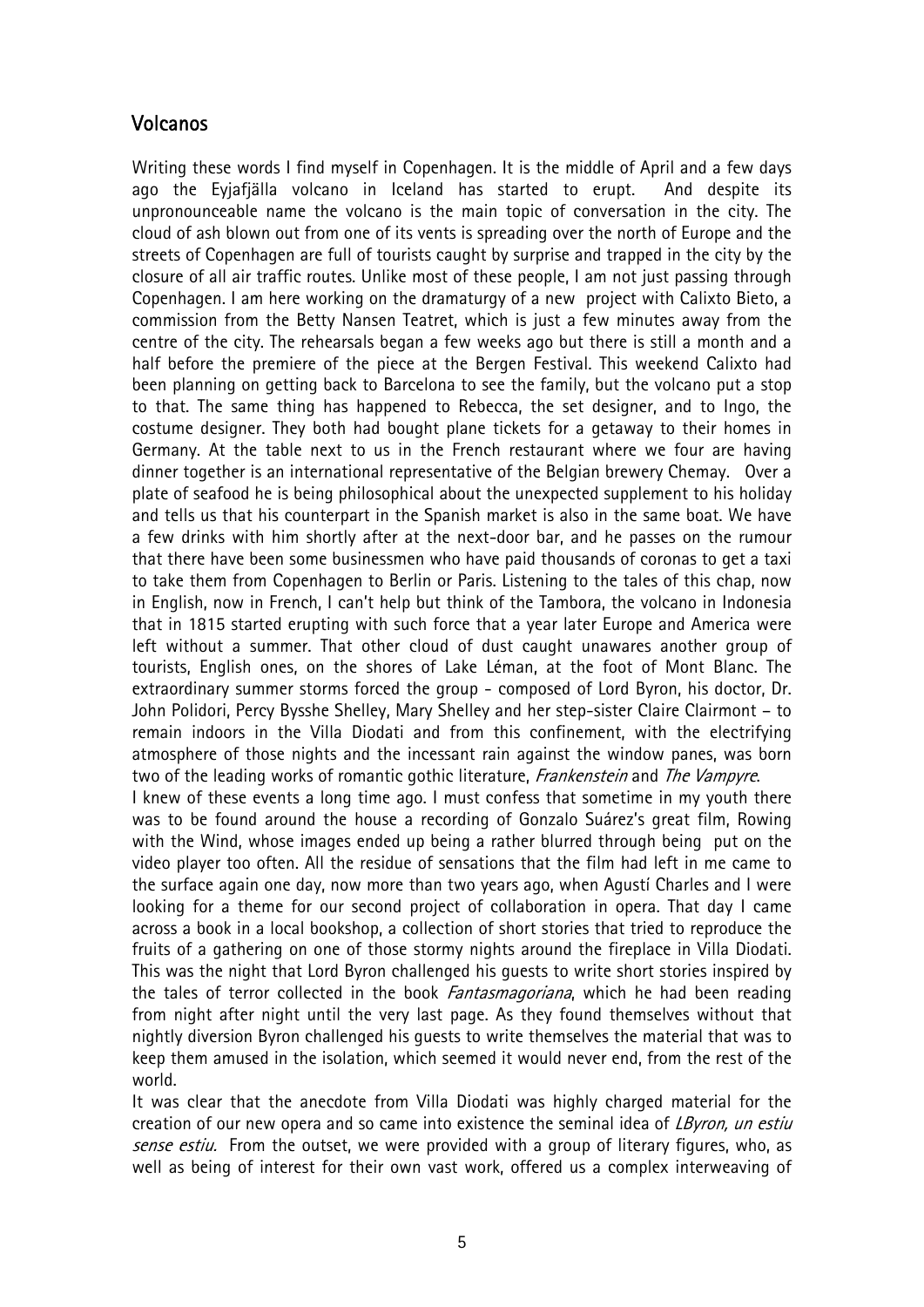relationships of affection and disaffection. We began with the unquestionably magnetic figure of Lord Byron, conscious himself of his own genius, but at the same time having a morbid complex about his congenital lameness. Next to him we had Doctor Polidori, drawn in an unhealthy manner to the light given off by the poet even while he was the butt of all of Byron's jokes, frustrated by his own limitations as a writer and jealous of Byron's new friendship with the fellow poet Percy Bysshe Shelley. The latter, for his part, was living intoxicated by the world of abstractions in his mind, the universe of sensations born from his imagination and that bound him intimately to nature, distancing him therefore from reality, and by extension, from Mary. She, for her part, was suffering from this alienation from her lover while at the same trying to make her own voice as a writer heard in a world where the only act of creation allowed to a woman was childbirth. And finally, there was the voluble Claire Clairmont, in love with Byron and secretly expecting a child by him, a person who faced life from the principle of pragmatism. This network of relationships, with so many nuances, became the foundation on with we have built the opera with the intention in the libretto to tackle the themes not so much from a cerebral point of view as from the organic one demanded by the characters and their dramatic situations. Our work has also consciously aimed at a certain theatricality - but not of an old-fashioned type - with a certain intention of countering those experiments of a badly understood modernity which pay no attention to the dramatization that every opera needs.

The discovery of the determining role that the eruption of Tambora played in the destinies of our characters was a key moment in the construction of the piece, both from the dramatic as well as from the musical point of view. So we wanted to imagine that the opera began with the eruption of the volcano on the other side of the planet, in the Pacific, and that its echoes reached a Europe torn apart by Napoleon, with the sound of the eruption thundering over the battlefield of Waterloo (where, according to documents, Byron and Polidori halted). And finally, its roar, in the form of a tempest, cornered and confined our personages to the four walls of the Villa Diodati. Moreover we wanted the domino effect of this eruption to culminate in the writing of the stories, as if this surge influenced and inflamed their imaginations in a decisive manner. So for us, the orchestra and the chorus have ended up forming an organic whole that comes to life with the eruption of the volcano, and that starting with this initial surge, spreads like a living thing throughout the piece, an animate bolster against which we hear the recitative passages of the soloists. The ensemble of the orchestra and chorus is a natural force that in transformation, at one moment is the murmur of the forest, at another the roar of the tempest, at yet another the voice of the dead, and then is the mirror of the words that come from the mouths of the living … as if all the musicians formed part of the same living organism, one in continual transformation.

Listening now to the anecdotes of the Belgian beer rep (stories that I would never have heard if it hadn't been for the interruption in our lives of the Icelandic volcano) I can't help but smile. Who would have said to us, to Agustí and me,that echoes of Tambora would have had such resonance for us such a short time before the premiere of our new opera?

Marc Rosich Libretista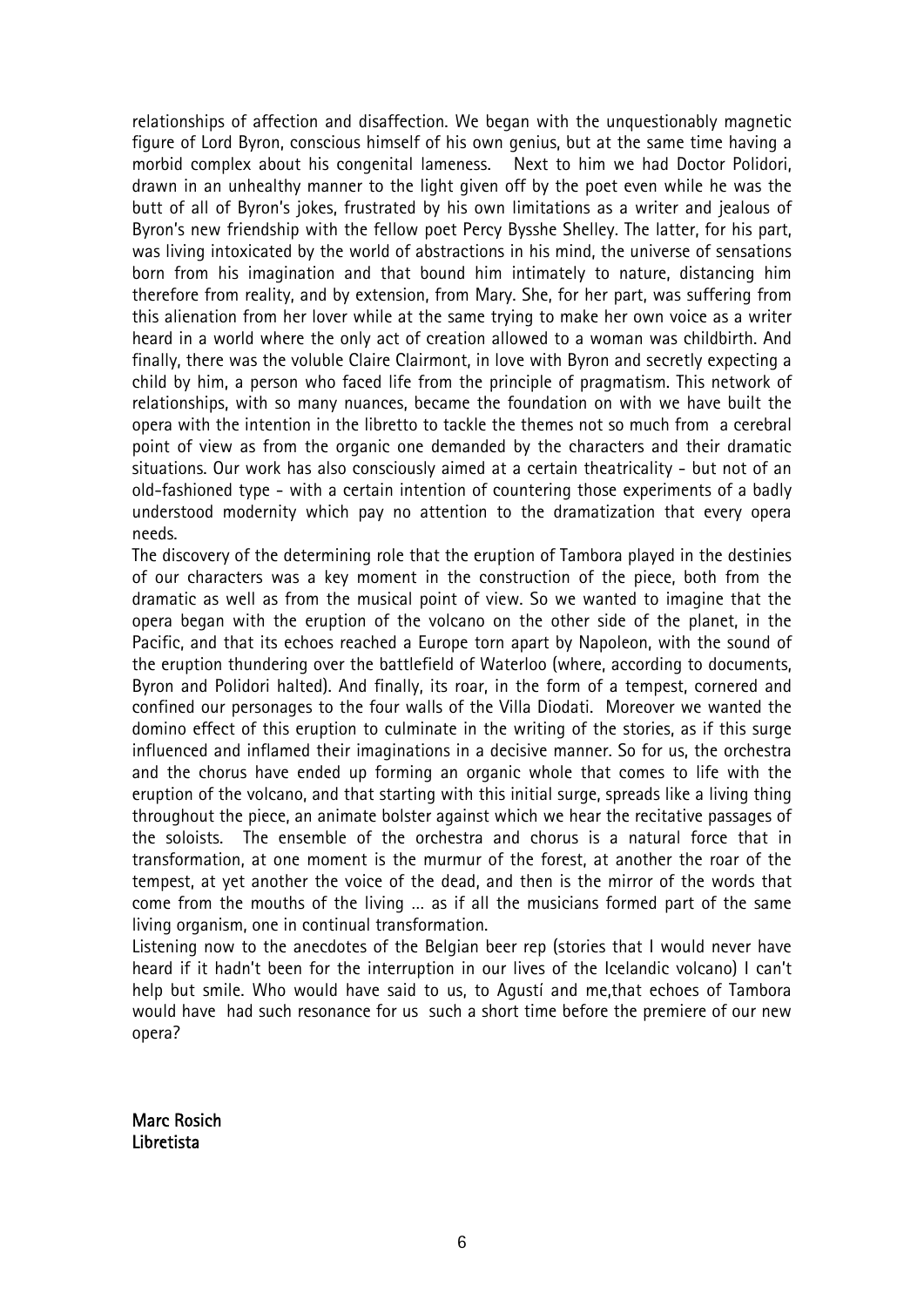#### Towards a new model of opera:

LByron, a Summer without Summer

To write an opera today is probably the most fascinating challenge that can face a composer. And it is not just for what the magnitude of such a project represents – something which without doubt should not be underestimated – but for the responsibility one faces in one of the genres where there is a magnificent repertoire and because reaching a level of excellence similar to that of some past composers seems an extremely difficult thing to do. The creative models of contemporary composers have changed singularly in the course of the 20<sup>th</sup> and 21<sup>st</sup> Century, not to mention in comparison to that of composers of the 19<sup>th</sup> Century. The challenges faced by Mozart, Verdi, Puccini, Wagner or Strauss, to cite only some of the most outstanding composers, are different from those composers face today, not to mention the challenge of contemporary opera to today's opera-goers, who, like those of the past, continue to want to discover a production which interests, entertains, and above all, seduces them. I am speaking as another member of the public here, of course, as I don't think that I am so different just because I am also a composer: in the end I am also just another opera lover.

Before writing *LByron*, I had already written a chamber opera, *La Cuzzoni*, also with a libretto by Marc Rosich. Here I took my first steps in the genre and learnt something that has been fundamental in my way of conceiving a musical drama: opera, like no other genre needs and demands communication with the listener, the person who needs so much to be surprised and seduced. Pleasing the listener is really nothing more than the sum of these two things. That is why it is not something that worries me when I come to do my work: I know that as another member of the listening public, what seduces me could also seduce others. The intellectual project surrounding the work of conceiving and finally bringing an opera into existence is something totally personal, equivalent to what an architect has to do with the plans and the workers have to do in the construction of a building. This is part of the job, of my work as a composer. I am not so concerned that the listener should know how I do this, but rather should appreciate what is finally produced. I prefer that the listeners are carried away by the acoustic images that the subconscious generates, that they discover the work step by step and that, in the end, they connect with it. The indescribable element that all musical works have in the end is something that can't be controlled, because it depends on many variables: the type of public, their readiness to participate and let themselves be carried away, the suitability of the work to its time, etc. There are a great many elements that, although one might try to measure them, are in the end uncontrollable: while we all agree that *Tristan and Isolde* is a work of art we can't argue this with concrete and irrefutable words. I try to seduce the public with sounds that describe the protagonists and their stories. The listeners must decide if I achieve this or not. This is the risk, my risk, one I accept without fear so that what I am about to explain is nothing more than an attempt to make myself understood in as way that is probably impossible: by explaining the world of sound with words.

LByron, un estiu sense estiu/un verano sin verano, develops from two essential parameters that at the same time are in the synthesis of the storyline in the text: the real and the unreal. The real is made up of the worldly concerns of the protagonists, the joys and misfortunes of a fascinating and marvelous encounter, which for them turns into something cruel and uncontrollable. The unreal is part of an idea that stems from their real situation, and like much in life, leads them finally to the limits of the existential, where the unreal overtakes the real.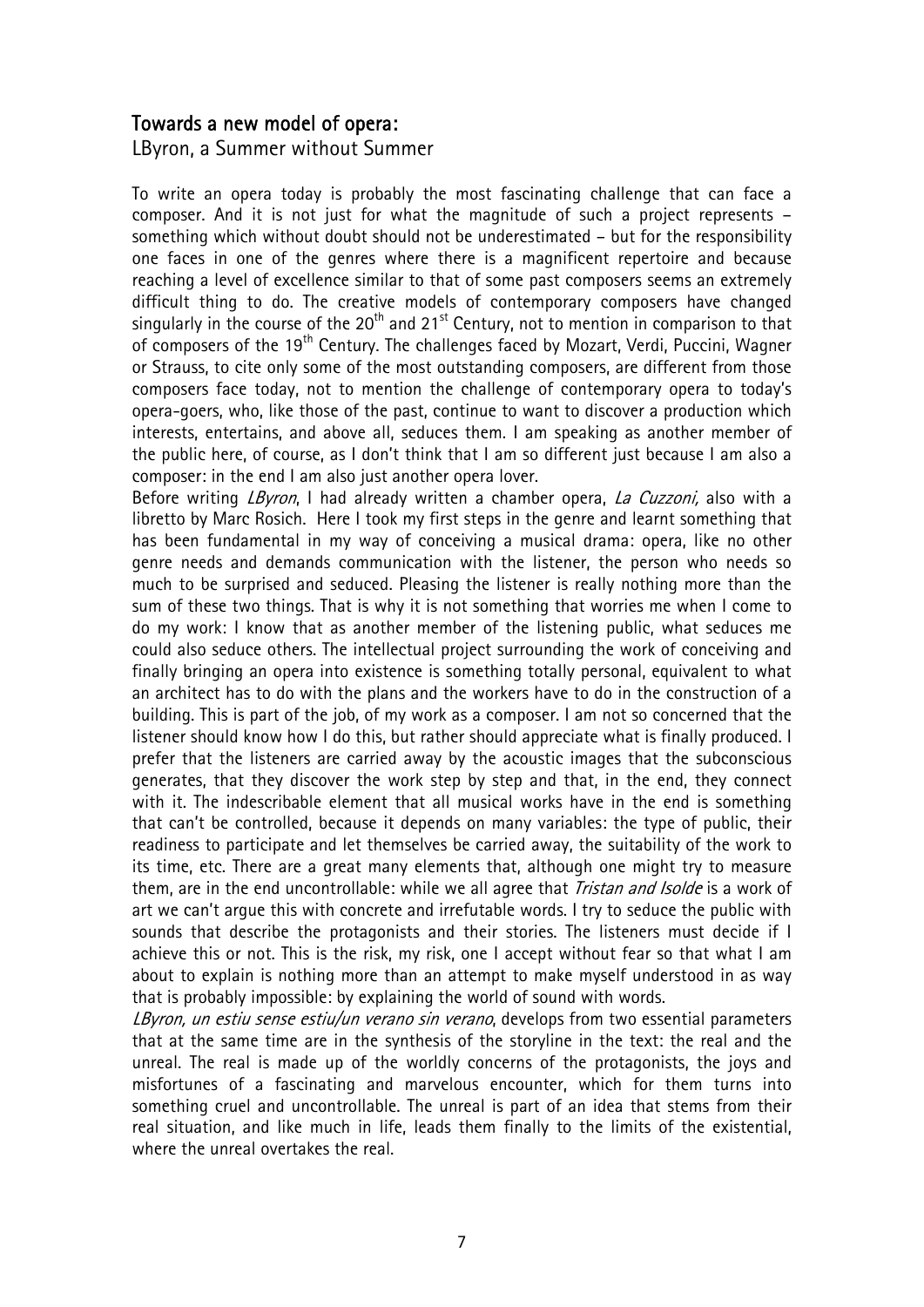At the beginning of the opera we find ourselves in a place some of our protagonists are passing through: the battlefield of Waterloo, whose desolation and stillness reaches into one's depths. It is a place where death lives hidden below the surface like a ghostly punishment for the obstinacy of man. Throughout the opera death is represented by a male voice, the voice of soldiers fallen in the field of battle, which is at the same time the cry that surges up from the earth's interior, its roar. When Polidoro writes his first letter sitting in the midst of the battlefield, what emanates from his pen is the death that despite the time that has passed since the battle, lives on in the field around him. Death – the male chorus – and life – the female chorus - make up the reality of the man, both are his tenacity. The explosion of the volcano Tambora, around the time that our protagonists visit Lake Séchèron in Geneva, seems to be an omen of a not very promising denouement, a premonition.

In the opera then, there exists the objective of situating the listeners in the scene so that they feel the sounds in their own skin the sounds and recognize their sensations these produce. Using a language almost of cinema, sound and image transport the listeners to the centre of a kaleidoscope of sound in which the essence of the story is perceived as an eventual individual reality. To achieve this, the entire scene acts as an enormous instrument where the acoustic dimension traps listeners and takes them to the places where the drama will be played out. Sound and movement seem to be one single thing, and both try to bring listeners to a drama, almost reminiscent of a Wagnerian one, where all the elements taking part, chorus, orchestra, as well as the musicians that are on stage and the set in which the sounds of nature are echoing, serve to back up the soloists, who little by little present a story where the real and the unreal seem indivisible. From the sarcasm of Byron to the existentially weak Polidoro, the childish Clair, the discreet but impressive Mary, the imaginative but impetuous Shelley and the conspiratorial servant Fletcher, each person is his or her voice. The words and the sounds that come from the voice of each one of them is a reflection of how they think and how they act, so that the music shows us, apart from what they seem to be like, what they really are: something that one way or another it is impossible to describe with words and gestures, but which the abstraction of music allows us to recognize in a subliminal manner.

The opera begins then with the wailing of the dead in the field of battle, which, as I have mentioned earlier, is represented by the male voices in the chorus, who from beyond the grave ask to be allowed to speak. The female voices represent the very opposite- rest, the impossible ideal- so that it is not until well advanced in the opera that both groups, male and female, come together. The grand chorus of voices will be the connection between the real and the unreal, the tangible and the intangible, represented in music by the two extremes that are in essence the sound by itself and the word. The chorus tries to construct in the course of the opera an impossible language, while in its continuous attempt to do this, ends up by underlining the dialogues of the soloists adding a dramatic/musical game that places the soloists in the centre of each scene. These, in contrast to the chorus, appear to us to be diaphanous, with a transparent and tremendously real language, portraying each character with a musical expression that underlines their character and allows us to glimpse the intangible: their virtues and weaknesses.

The description of each moment moves away, then, from the mere musical representation of the romantic melodrama, distancing itself from the idea of the "leitmotiv" to come nearer to a microscopic and hyperrealist description of each scene and its content. There is no room for superficiality in a story in which the personages describe themselves, baring their innermost selves, transformed only by those who accompany them. The exterior of each changes depending on who is observing, from what each one believes he or she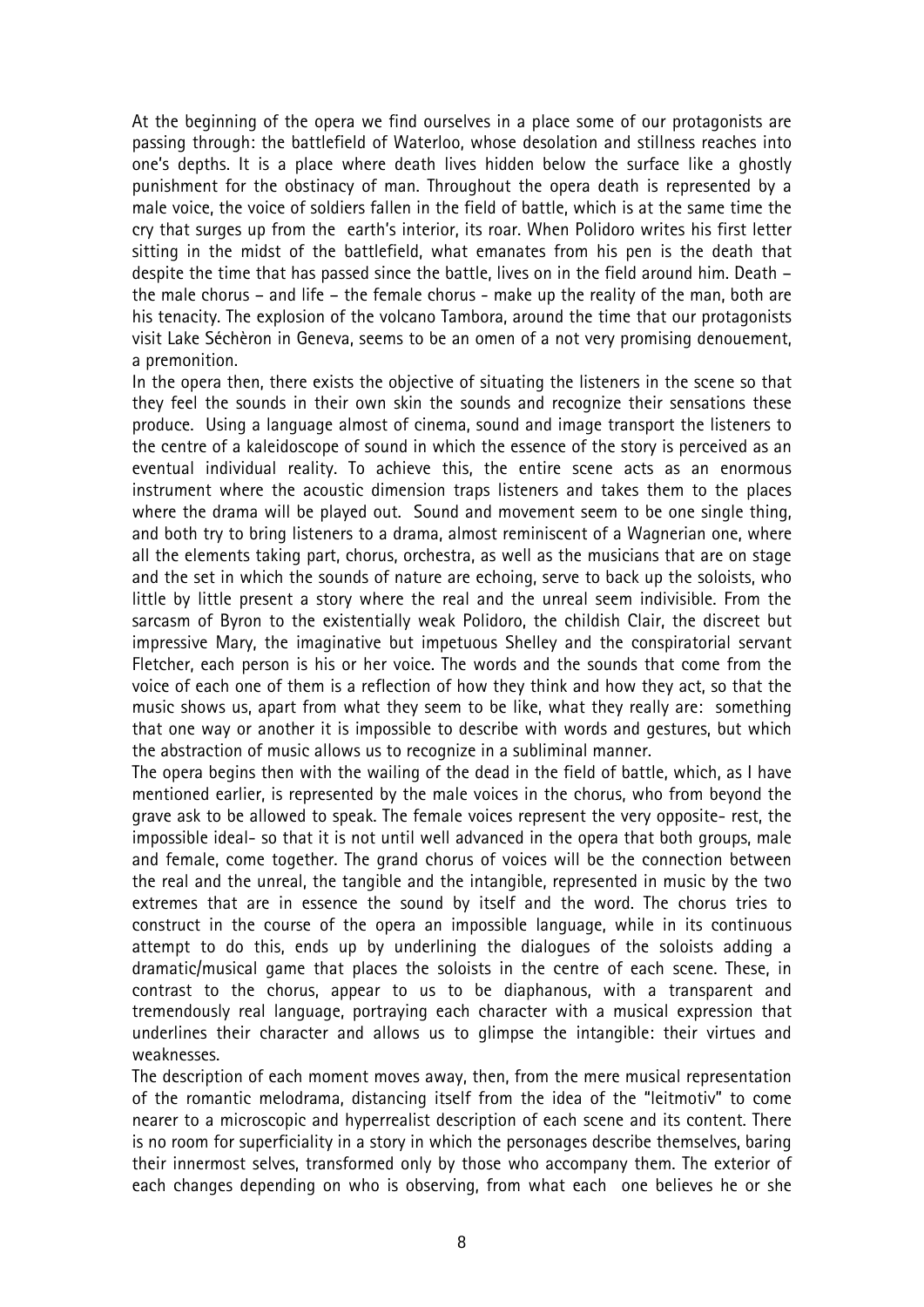really is, to how each one believes he/she is seen in the eyes of the observer. In this way the superimposition of the two realities in the penultimate scene of the second act reflects at the same time who each one is and who each one would become – or perhaps has already become: the disturbed and fevered self-description. This is a moment in which the music gives way to the cacophonic noise of an impossible reality, where finally the genius of its creators leads to a tense reality, full of contradictions, and in the end to a disturbing simplicity.

I wish, however, to stress the importance that nature and its relationship with man has in this opera, as it is nature that one way or another transforms the protagonists, and which provokes in each one the dream of who they think they are. In this way, the representation of the eruption of the Tambora volcano, the Great Storm which opens the second act and the imposing presentation of the Mont Blanc, are three moments in the opera by means of which the orchestra and the chorus come to us as extraordinary columns of sound that stretch out to the infinite, where a sea of sounds finally builds up to a fabric of sound of great dimensions which dissolves and reappears constantly forming a fabric of sound which almost seems to swirl around the listeners and accompany them from one scene to another. The counterpoint to this flowing sound is found in the scenes where LByron and Mary Shelley - the former with Turkish songs in Act I and the latter with the game of draughts in Act II – respectively give shape to fast-paced fragments where what life and death is and what it represents for each of them are woven in stories and discussions. These ideas little by little make up part of the drama that gradually takes us to the very heart of the opera: the storytelling challenge LByron issues.

The music written here is a musical narration that, together with the text, amount to an attempt to reach the listener by an unexplored path, or at less that is how I see it as a composer. There is a use of tone/pitch and sounds in this work that shows us something that can't be seen with a conventional gaze and more than recount a drama, goes into an abstract description of minute detail with an almost infinite reality: a hyper-reality. Perhaps to attempt this is impossible, a utopia. But isn´t the emotion that music produces in us already in itself perhaps a utopia? Isn't this something unpredictable and intangible? Listen, watch and then decide.

#### Agustí Charles

#### Translation: Louise Higham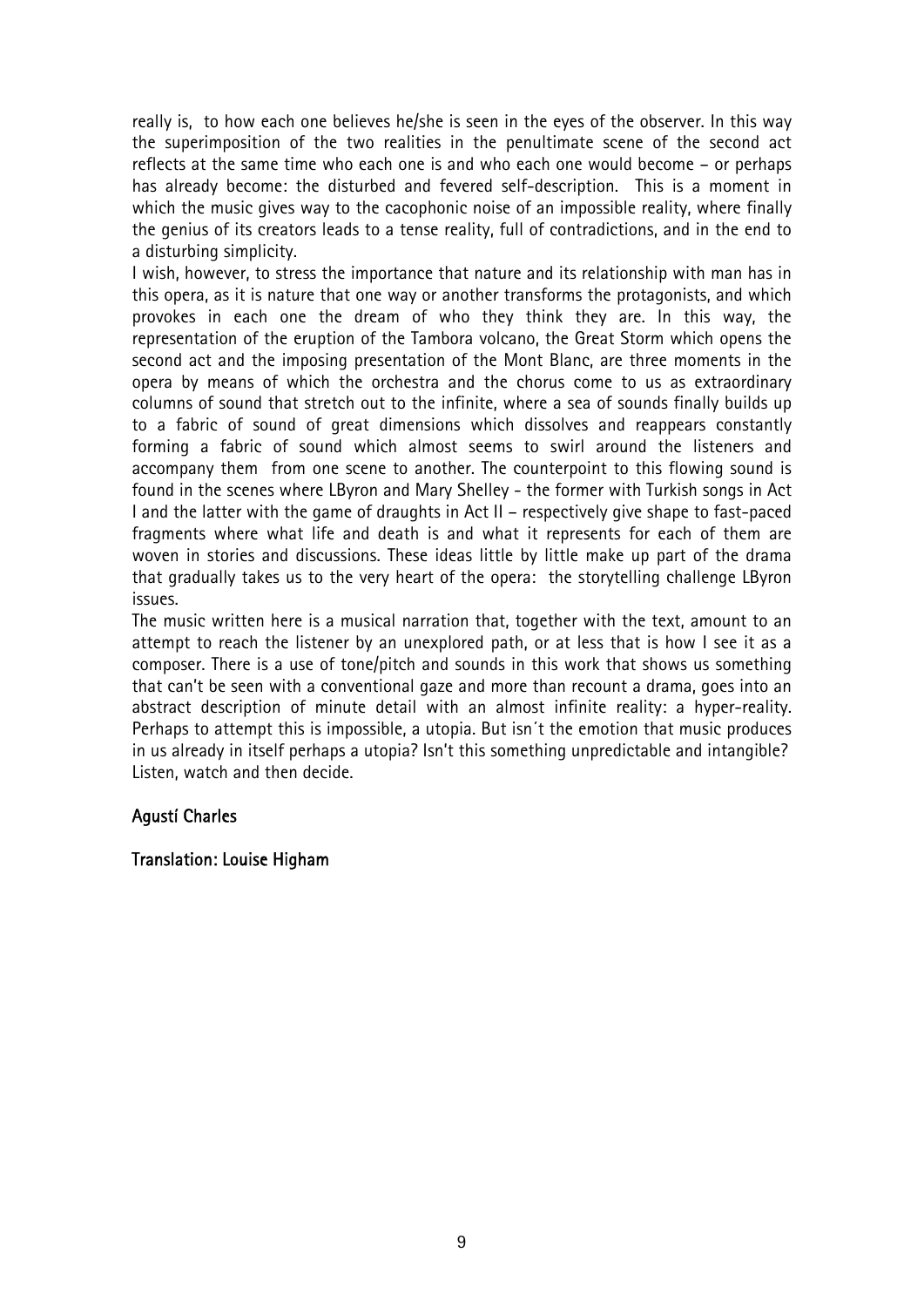#### New ways to vocalize: LByron,

An attempt to renew models

To talk of vocalization in opera is perhaps to talk of the great names in the history of music, of those who were able to meet the standards of a model that today is considered an inevitable reference point of what we consider traditional opera. So, starting from the fact that there are a huge number of models that tradition has converted into standard ones, it seems difficult to achieve a new mode of vocal articulation that is at least a little convincing and, above all, one which is comparable to the use of traditional models up to the present time, which embrace practically all western languages.

At the same time, we cannot hide the fact that with reference to Catalan– and consequently Castilian - this problem has not been solved as effectively as it has in opera in Italian, German and French and in opera in English-speaking countries. I am referring to the ability to make the use of these languages in opera sound as natural as in everyday use. Still today we feel uncomfortable when we hear an opera in Catalan or Castilian, because it could be said that generally speaking, we don't identify with how these singer/actors express themselves on stage.

While the Italian or German opera-going public doesn't need subtitles because, one way or another, the diction is clearly understandable (Italian opera-goers express themselves in the same way as the actors in *their* operas), this is not the case here for work in Catalan or Castilian. This is not a new problem: at the end of the 19<sup>th</sup> Century opera written by Spanish composers was translated into Italian because this was the only way to make it acceptable to the public. Much has been written about this matter, although the majority concludes that it has to do with questions of style, of the existing model of vocalization. I agree with this – up to a point. While it is partly true, it leaves to one side something that to me seems crucial, and that is the fact that each language possesses its own song, as in a way speaking is in itself a mode of singing, and composers from the Catalan and Castilian cultural milieus don't seem to have found the key to communicating as effectively as their Italian counterparts. Singing projecting the voice is no more than an extension – let us say an exaggeration - of the use of a language, with its characteristics, to speak. So while in Italian the expressive and exaggerated rising and falling of the different pitches of voice are inherent in the pronunciation, it is not so to the same degree in German. So the use of that language in German opera did not prevail until the end of the 19<sup>th</sup> Century, for similar reasons to those put forward in the case of Catalan and Castilian.

But how did the German language finally come to be accepted to the point that opera using this language grew and developed? As easy and unsuitable explanation – because it is not true, although too widely believed - is that there have been composers of such genius in this genre using German and that consequently this model has prevailed. The reality is, however, quite different as such a process only comes about when the modulation of the vocal use adapts itself to the diction of the German language and it is here that German opera-goers feel comfortable and connect with what is happening on the stage. This produces an expressive proximity which allows them to get to the centre of the story being performed, to the point where they can share in it. This last stage, the identification of the listener with the work is, from my point of view, a fundamental one, as without this deep relationship between music/text and listener, failure is assured. It is by chance that each language has ended up developing for the most part a type of opera which is suitable to its vocalization: Italian music has tended towards the comic while German has to epic and dramatic stories. Today, both have gone beyond this situation,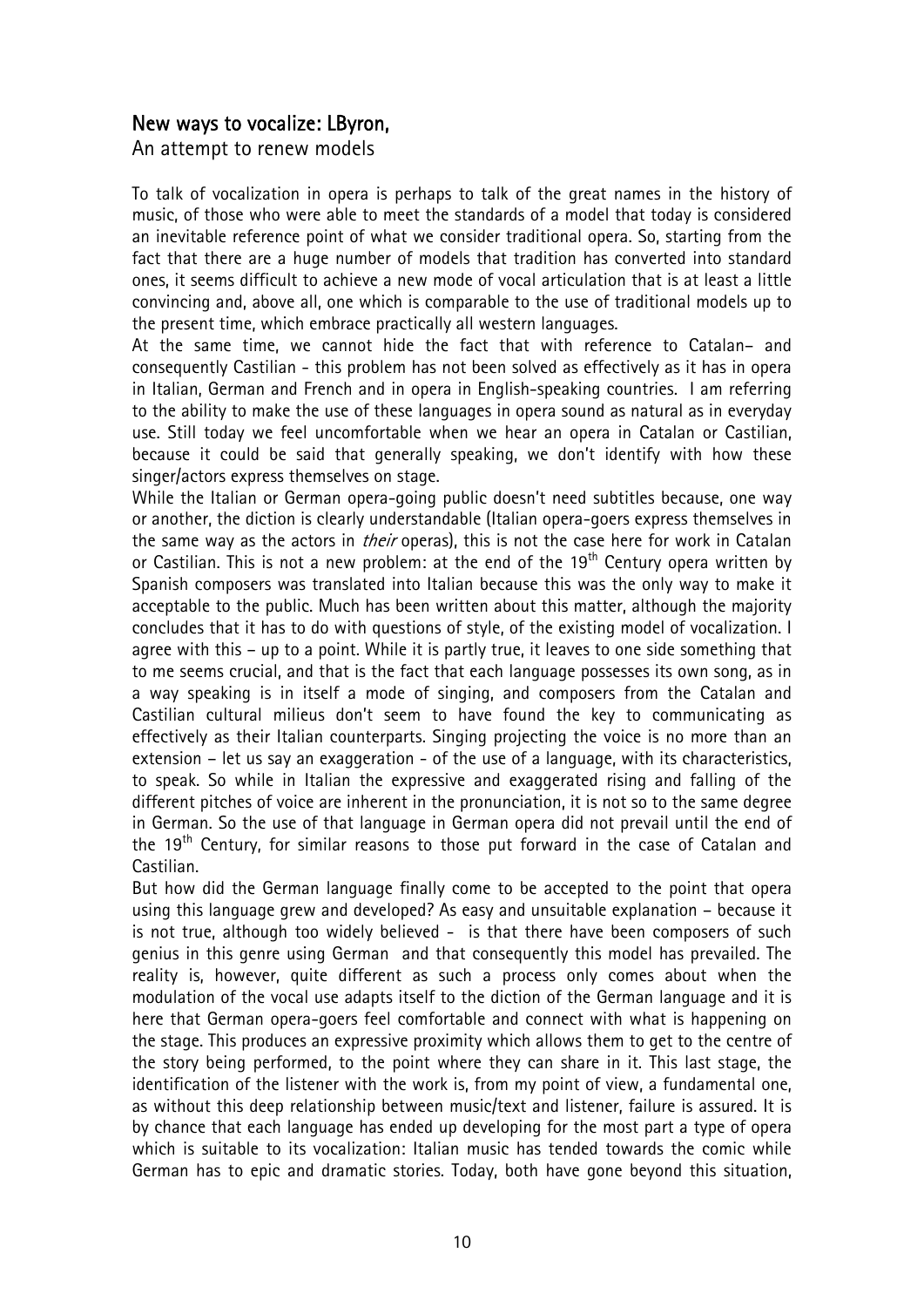while starting out from the initial character and articulation, time has molded them in such a way that both forms have become acceptable in either of the languages. Still, one can say that in general they retain the models related to their expressive profile.

So we can conclude provisionally that each language possesses its own unprecedented diction, which in itself is a great resource as, after all, it stems from a process of refinement that has gone on over centuries of experience and small advances. In this way, when we listen to a Richard Wagner opera, without even understand a word, we can't help but take pleasure in the expressiveness of the timbre of the language, without realizing that this is fundamentally because the design of the writing for the voice corresponds closely to this timbre. It is natural, beautiful and not vocally transferable: the music would not work equally in Italian or Catalan, as the diction would not correspond to the expressiveness that comes with the pronunciation of the original language, and it would therefore be strange to the ear and less easily understood.

Having said this it is clear that the issues of vocal diction together with the nature of the sound of a language, are ones which must be faced when the vocal elements must be resolved in an opera in any language. As I see it, still today the problem of opera in Catalan or Castilian is when the voice is projected it becomes practically incomprehensible. It is not just chance that in the genre of Zarzuela there is a combination of the two vocal models of song and spoken text, as this was the only form clearly acceptable to the public of the period. From Spanish opera of the 19<sup>th</sup> Century to contemporary work the problem does not seem to have been solved and all attempts at anew opera in Catalan or in Castilian have tried to follow a type of vocalization similar to or flirting with the Italian and German models. The result could not but be a lack of naturalness in the vocalization and a diction far from the natural pronunciation of the text, both of which one way or another make it difficult for the listener to identify with the drama and its outcome.

In *LByron*, as was also the case in the previous opera, La Cuzzoni, there is an attempt to use the voice in a manner fully adapted to the spoken language. In this attempt the text of Marc Rosich has helped enormously as his prose is very expressive rich in images, something not very frequent in present day opera. This objective has been approached from different parameters: firstly, through analyzing the modes of pronunciation of the text, in this case one in Catalan; secondly, relating the vocal elements to the phonetics of the language –especially the different positions of the voice in the oral cavity- and so by breaking up the language, to achieve a naturalness in its use. To do this it has been necessary to avoid prejudices, as the use of a the natural diction of Catalan without exaggeration " a la italiana" goes again most of the models of opera written in Catalan or Castilian up to the present time.

A painstaking study of the language seemed absolutely necessary to tackle a new type of diction, one trying to approach the spoken language. To start with, Catalan – and in many aspects Castilian as well – has two principal characteristics: an interval related to the triton, together with a movement of the words in joint degrees, and the constant use of rhythmic acceleration and slowing of the text. The combination of these elements makes possible the dramatic tension or distension of a phrase. At the same time this is not a constant element in Catalan: there is always a variable rhythm. These are not the only features, although they are, without doubt, the most characteristic ones, so that the correct use of them can lead to the desired expressiveness.

Having gone this far, I feel that I should warn the reader that what I have outlined above should not be interpreted as claiming that this is the only possible model, as in contemporary opera there is an amalgam of an great number of models, some with vocal procedures which, rather than make the text intelligible, are trying to achieve the very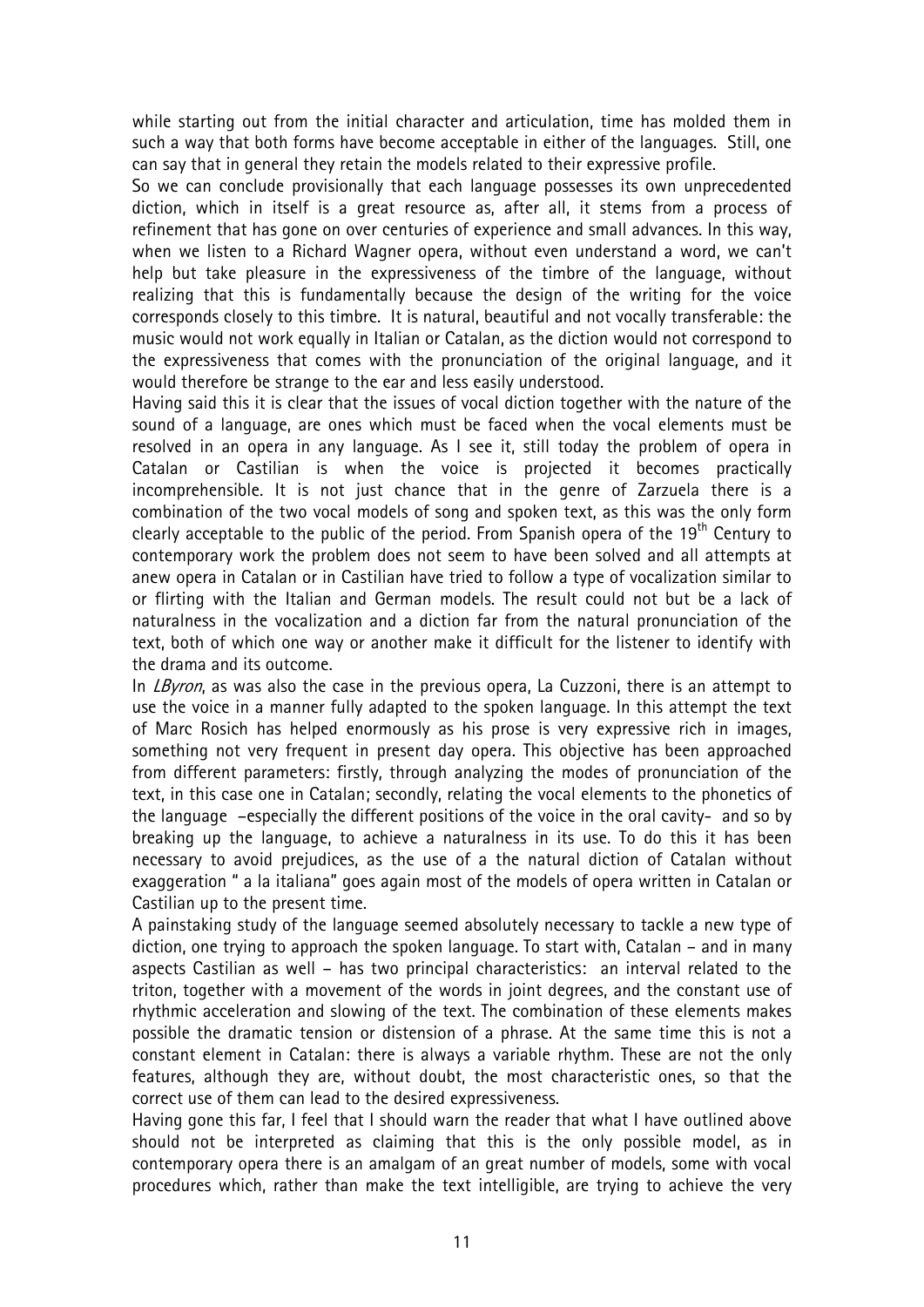opposite effect. But what I am concerned with in this discussion is the type that leads to a comprehensible vocal diction, both in content and expression, which is, in any case, what this composer is trying to achieve.

The model that originates from the phonetics is useful here to coordinate the distinct levels of the text – its fine tuning – and its purposes, with its pronunciation: from the internal to the external vowels, understood as in the oral cavity. Consonants are no more than combinations of the position of the tongue and the degree of opening of the oral cavity, which lead to the creation of the typical interferences of the language. That's to say, while vowels are common elements in all languages, each language has a range of its own consonants, and one way or another, these modulate the vowels. Each language has developed this way over the centuries. This practice gives each word the possibility of becoming an instrument, as sound is modulated in a manner similar to that of a wind instrument: in these the sound is produced with air that comes from the respiratory tract and goes to the wind pipe while the reeds and keys modulate the projected sound in pitch and tone. Something similar occurs with any voice: we all have a different oral cavity, and it is with this that we pronounce the language. In *LByron* it is the chorus that follows this model-. They become a VOX INSTRUMENTALIS that leads and unites the orchestra and the voices of the soloists. The chorus in this way is both instrument and also bearer of the text of the soloists, in an amalgam of resources that surrounds the stage and converts its tone into a single sound process in which sometimes it can even be difficult to distinguish this from the orchestra and vice versa. The pronunciation comes from the decomposition of the main text of the opera, thus constructing an impossible meta-language, where the vain attempt to understand its meaning emphasizes and amplifies the dialogues of the soloists and gives greater impact to the drama. This produces an impressive choral tone, with a richness of timbre, where the chorus becomes an essential instrument which, together with the orchestra, supports the vocal and dramatic play of the soloists' voices.

There can be no doubt that, like all language in permanent evolution and change, its timbre and the musical use that comes from this offer us infinite resolutions, and while not all of them are effective and comprehensible to the same degree, yet they do allow us to develop musical procedures that evolve in parallel to it. The work and the objective of the composer is to find the paths that allow listeners to journey through the sound images of their own means of expression. We have signaled some paths, those which we consider ideal for our intentions in opera, although, needless to say, they are not the only ones that could be followed.

#### Agustí Charles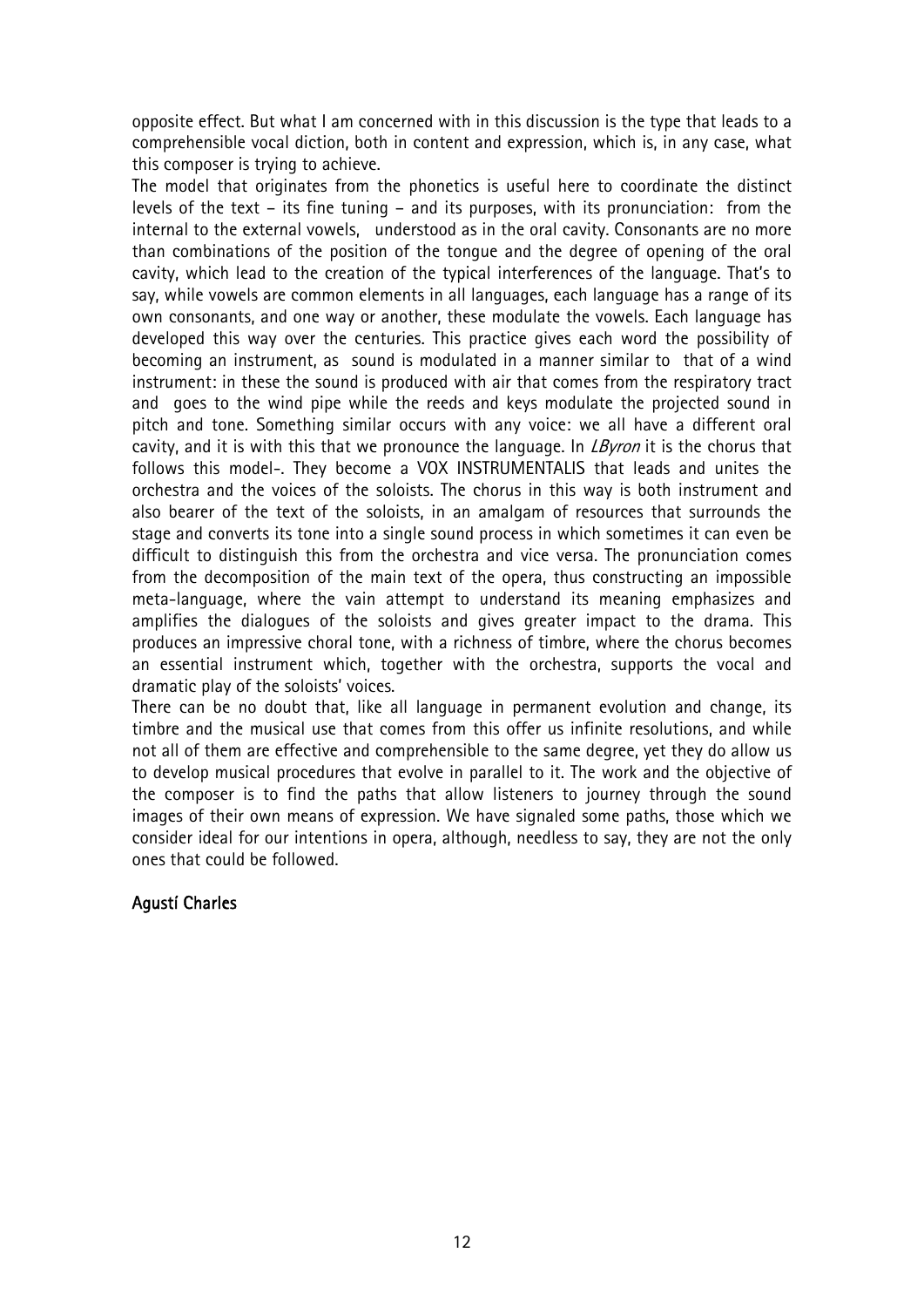#### Agustí Charles, composer

Born in Manresa, Agustí Charles began his music studies at an early age. His first works in composition date from the 80s, under the guidance of his first composition teachers: Miquel Roger, Albert Sardà and Josep Soler. Later he studied with Franco Donatoni, Luigi Nono and Samuel Adler, as well as working with other composers and conductors including Joan Guinjoan, Cristóbal Halffter, J.R. Encinar and Ros Marbà.

He has had much recognition for his work, receiving nearly fifty awards, among these are the most important national and international composition prizes. He has also received commissions from important institutions and prestigious performers, as a result of which his music is performed worldwide. His work "Seven looks" was awarded the prize of the Association of Spanish Symphonic Orchestras (AEOS) and has been played by all the major Spanish orchestras between the 2004 and 2008 seasons. His first opera "La Cuzzoni, esperpent d'una veu", was premiered in October 2007 at the Darmstadt Staatstheater in Germany with great success. Recently, in 2008, the Italian Stradivarius Records Co. has published a new monographic CD with part of his orchestral work, played by the Orchestra of the Community of Madrid and directed by José Ramón Encinar. The Tritó Records Company edited a new monographic CD in 2010 with the Symphonic Orchestra of Barcelona and National of Catalunya, directed by Jaime Martin. In March 2011 the premiere of his second opera, "Lord Byron, un estiu sense estiu", will take place in the Staatstheater of Darmstadt, Germany. The libretto is by Marc Rosich with stage direction by Alfonso Romero.

He is also author of texts and books related to musical composition and analysis, among which stand out the following: "Análisis de la música española del siglo XX (2002)", "Dodecafonismo y serialismo en España" (2005), "Instrumentación y orquestación clásica y contemporánea" (2005).

At the present time he teaches composition, occupying the chair in composition at the Conservatorio Superior de Música de Aragón, and is also composition teacher at the Escola Superior de Música de Catalunya.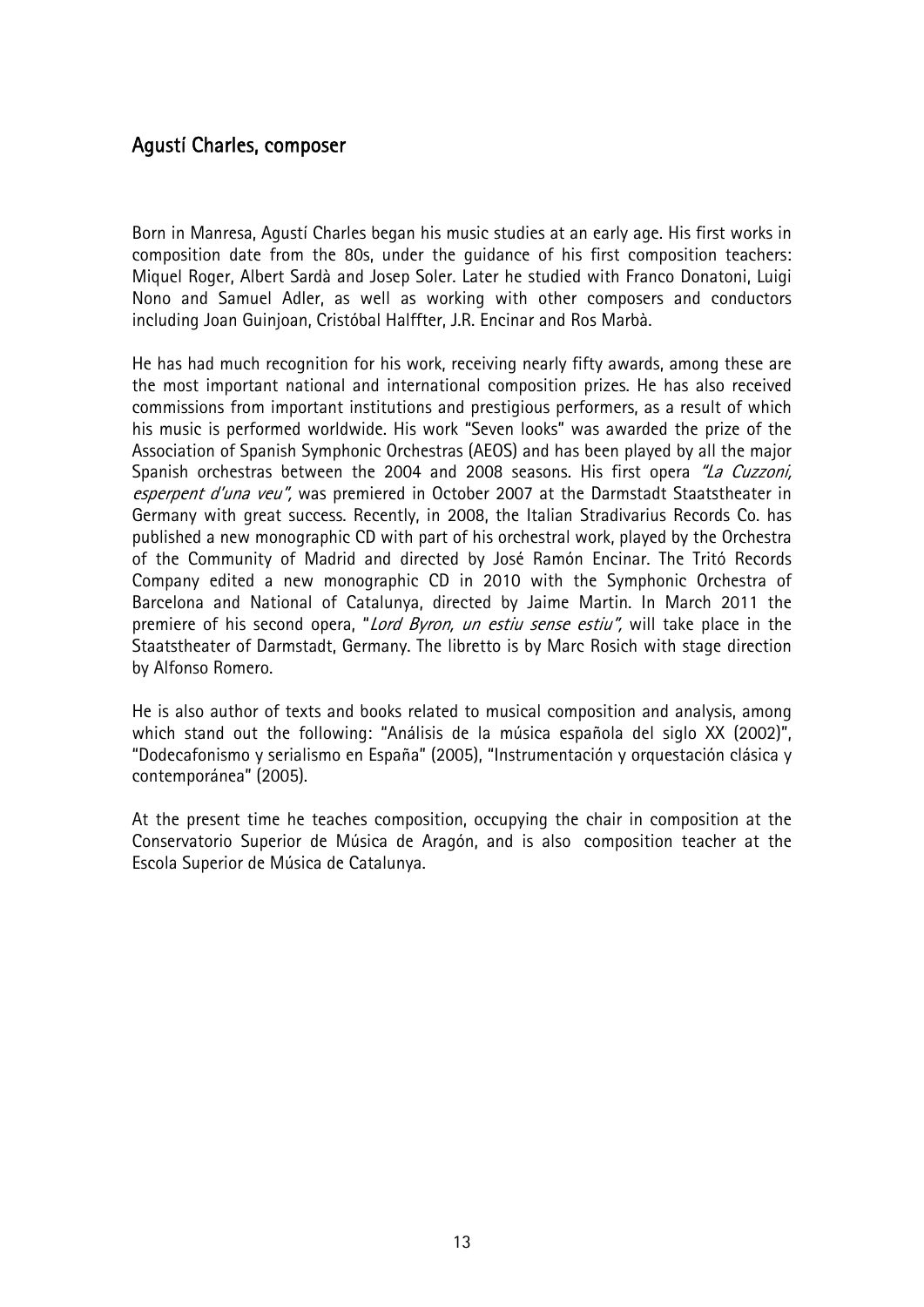#### Marc Rosich,

writer of librettos

(Barcelona, 1973)

Rosich is a graduate both in Journalism, and Translation and Interpretation, (Arabic and English). He is also a playwright, director, occasional actor and literary translator.

He was a member founder of the production company Teatre Obligatori. His basic formation in dramatic writing was received in seminars in the *Obrador de la Sala Beckett* in Barcelona, where at the present time he gives beginners classes in dramaturgy. Among the most recent pieces of his own work are *Carwash (tren de rentat)* (Staastheater Stuttgart/FACYL Salamanca/ Teatre Romea, dir. Annette Pullen), Rive Gauche (Sala Muntaner, Cia. Q-Ars Teatre, dir. Rafel Duran) i *Vittoria* (Club Capitol, dir. Antonio Calvo). With the director Andrés Lima, he has just completed the translation and dramaturgy for Falstaff, based on Shakespeare's *Henry IV* (CDN). As a frequent collaborator with the director Calixto Bieito, he is co-responsible with him for the dramaturgy of the production Voices, a modern passion (Betty Nansen Teatret, Copenhagen) and of Friedrich Schiller's Don Carlos de (Cia. Romea / CDN / Mannheim Schillertage), as well as of the adaptations of the novels *Tirant lo Blanc* by Joanot Martorell (Teatre Romea / Hebbel am Ufer, Berlin / Schauspielhaus Frankfurt / Teatro Albéniz, with music by Carles Santos, (Critics Prize 2008 in Barcelona for the dramaturgy) and also Michel Houellebecg's *Plataforma* (Edinburgh Festival / Teatro Bellas Artes / Teatre Romea). For the Barcelona Teatro Nacional de Catalunya he has carried out the dramatic adaptations of the novels Pedra de tartera by Maria Barbal and together with Rafel Duran, Mort de dama, by Llorenç Villalonga (2010Stage Prize for the best adaptation). He has also done the dramaturgy for Homer's L'Odissea for Lluís Soler based on the translation by Carles Riba (Temporarada Alta, Girona / Théâtre de l'Archipel, Perpinyà / Festival Grec, dir. Antonio Calvo).

As a writer of librettos he has collaborated with the composer Agustí Charles on the twoact opera LByron, un estiu sense estiu (Gran Teatre del Liceu / Staatstheather Darmstadt / Teatros del Canal, 2011) and also the chamber opera La Cuzzoni, esperpent d'una veu (Staatstheater Darmstadt / L'Auditori de Barcelona / Teatro Albéniz, 2008). At the present time he is preparing the one-act piece *Suite de Java*, with Agusti Charles, and also the opera Los cuentos de la Alhambra with composer Enric Palomar, based on the work by Washington Irving.

In the field of stage direction for dramatic productions and classical music he is responsible for a considerable number of projects, mostly in collaboration with the musical director Elisenda Carrasco. As a result he has taken part in the most recent editions of the *Festival d'Òpera de Butxaca i Noves Creacions*, responsible for the dramaturgy and directing of the lyric works *Alma* (2007, based on the life of Alma Mahler), *Últimes cançons*, (2006, from Mahler lieder), *Don Giovanni* (2005, an adaption of the work of Mozart for the pupeteer Pepe Otal)and *II geloso Schernito* byPergolesi (2003, together with Albert Tola).

As dramaturge, he has had the following works premiered NEtN, nuria i nacho (Sala Beckett, 2008, dir. Antonio Calvo), *Enfermo imaginario*, (Teatro Condal, 2008, written with Pau Miró, dir. Antonio Calvo), Party Line (Sala Beckett, 2007, dir. Andrea Segura), Duty Free, (Teatre Talia, València, 2007, dir. Antonio Calvo) for the Jácara Teatro (Alacant), De Manolo a Escobar, (nacional tour, dir. Xavier Alberti). Surabaya (Teatre Romea, 2005, dir. Sílvia Munt, a work which received the finalist prize for the Premi Fundació Romea 2004) Copi i Ocaña, al purgatori (Tantarantana, 2004, dir. Julio Álvarez) and Unhappy Meals (Teatre Malic, 2002, directed by the author himself).